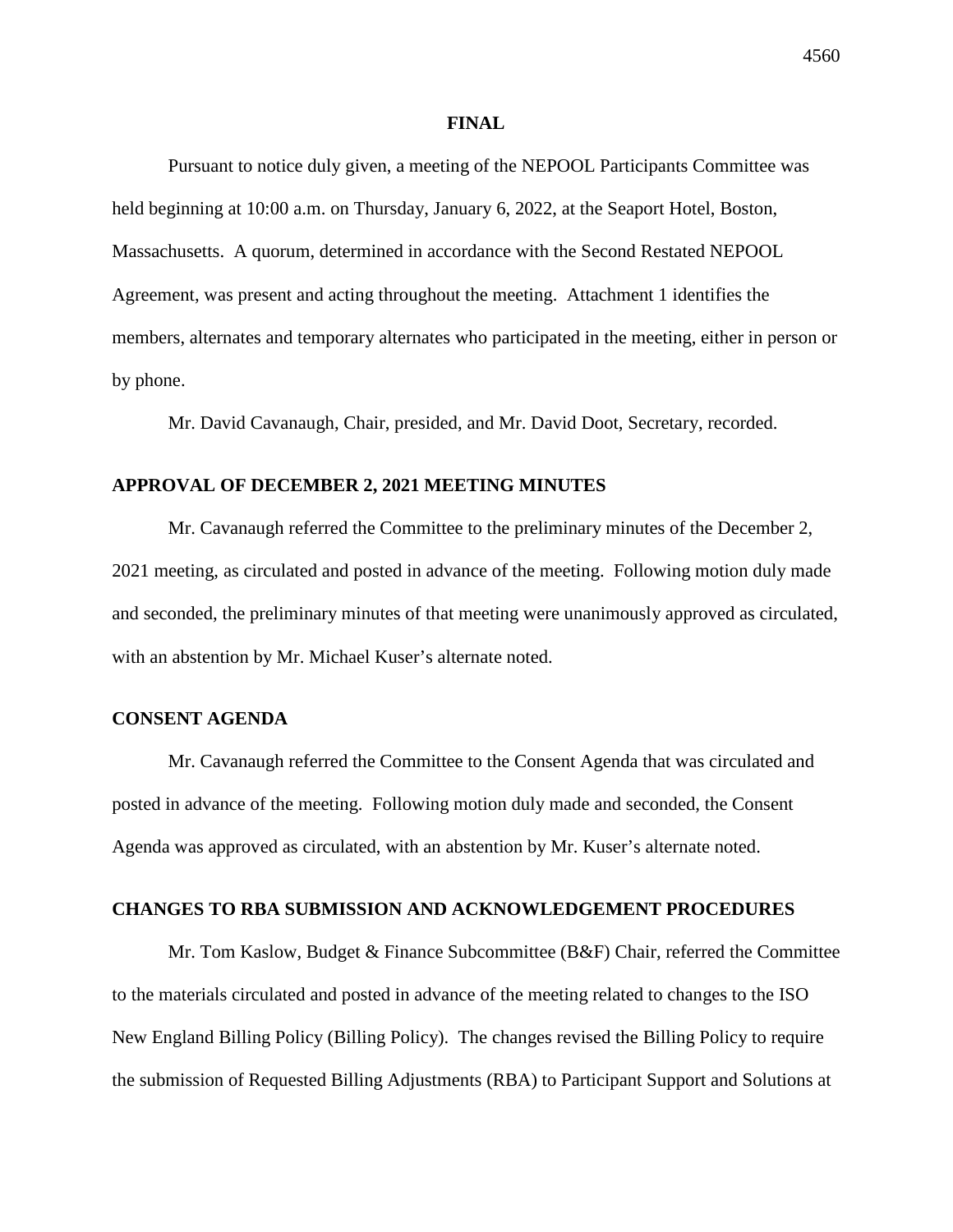the ISO via the ISO's support system, AskISO, and the transmission by the ISO to the submitting Participant of an acknowledgement and/or case number assignment. Without discussion, the following motion was then duly made, seconded and unanimously approved, with an abstention noted by Mr. Kuser's alternate:

> RESOLVED, that the Participants Committee supports the changes to the procedures for RBA submission and acknowledgement under the ISO New England Billing Policy, as proposed by the ISO and as circulated to this Committee with the supplemental notice of this meeting, together with such non-substantive changes as may be approved by the Chair of the Budget & Finance Subcommittee.

# **REVISIONS TO ACCELERATE FCM SETTLEMENT & BILLING PROCESSES**

Ms. Mariah Winkler, Markets Committee (MC) Chair, summarized the proposal to convert certain credits and charges associated with the Forward Capacity Market (FCM) from a monthly settlement to a daily settlement along with corrections, clarifications, and clean-up revisions to Market Rule 1 and Manual M-28 to remove outdated language and correct inconsistencies (the FCM Settlement/Billing Proposal). She reported that, at its November 10, 2021 meeting, the MC considered the FCM Settlement/Billing Proposal and had unanimously recommended Participants Committee support for the Proposal. She reported also that B&F had considered at its October 2021 meeting related changes to the ISO New England Financial Assurance Policy (FAP) and Billing Policy without objections or concerns.

Mr. Cavanaugh suggested that, given the unanimous MC recommendation and the lack of objections or concerns from B&F, the motions on this matter could be acted on in a single vote. There was no opposition to that suggestion. Load-serving Participants expressed appreciation to the ISO and B&F for the work on, and commitment of resources to, this matter, which would result in reduced financial assurance requirements without appreciably increasing risk to the Pool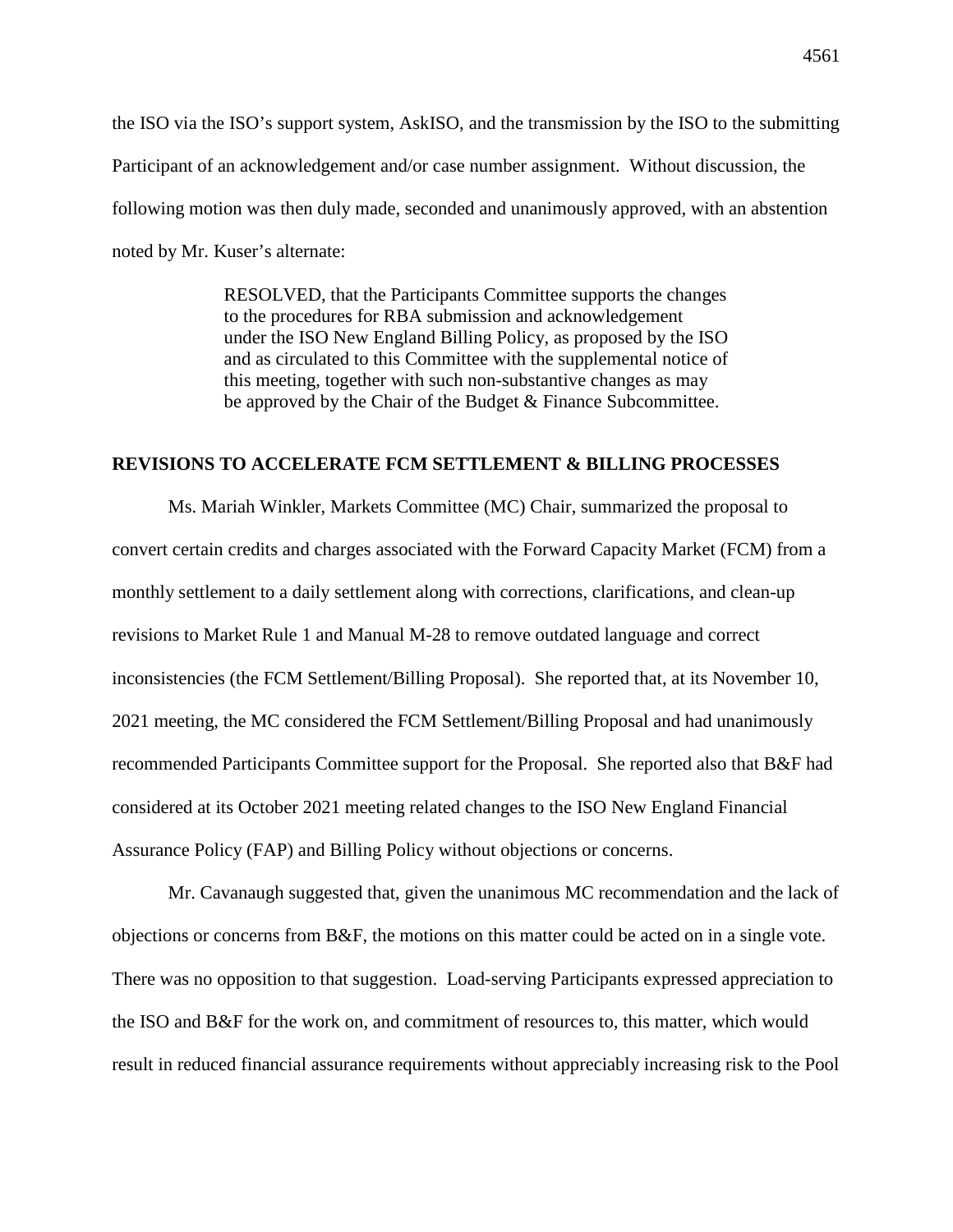overall. The following motions were then duly made, seconded, and in a single vote,

unanimously approved, with an abstention noted by Mr. Kuser's alternate:

RESOLVED, that the Participants Committee supports the Tariff and Manual M-28 revisions related to converting certain credits and charges associated with the FCM from a monthly settlement to a daily settlement, as recommended by the Markets Committee at its November 9–10 meeting and circulated to this Committee in advance of this meeting, together with such non-substantive changes as may be approved by the Chair and Vice-Chair of the Markets Committee.

RESOLVED, that the Participants Committee supports revisions to Sections III.A,VII.A, VII.C, and VII.F (1)(a) of the ISO New England Financial Assurance Policy and Sections 1.3 and 2.4(e) of the Billing Policy to implement the changes to convert certain credits and charges associated with the FCM from a monthly settlement to a daily settlement, as circulated to this Committee in advance of this meeting, together with such non-substantive changes as may be approved by the Chair of the Budget & Finance Subcommittee.

# **ISO CEO REPORT**

Mr. Gordon van Welie, ISO Chief Executive Officer (CEO), referred the Committee to the summaries of the ISO Board and Board Committee meetings that had occurred since the December 2, 2021 Participants Committee meeting, which had been circulated and posted in advance of the meeting. There were no questions or comments on the summaries.

He then highlighted the following items in the 2022 Work Plan, noting the amount of work that was in the queue: (i) finalization of the proposal to eliminate the Minimum Offer Price Rule (MOPR); (ii) progress in the resource capacity accreditation process; (iii) ancillary services improvements; (iv) improved modeling of the impacts of the clean energy transition;  $(v)$ completion of the NESCOE-requested 2050 transmission analysis: (vi) response to the FERC's anticipated rulemaking on transmission planning and cost allocation for public policy transmission; (vii) adjustment to governance arrangements to provide the States more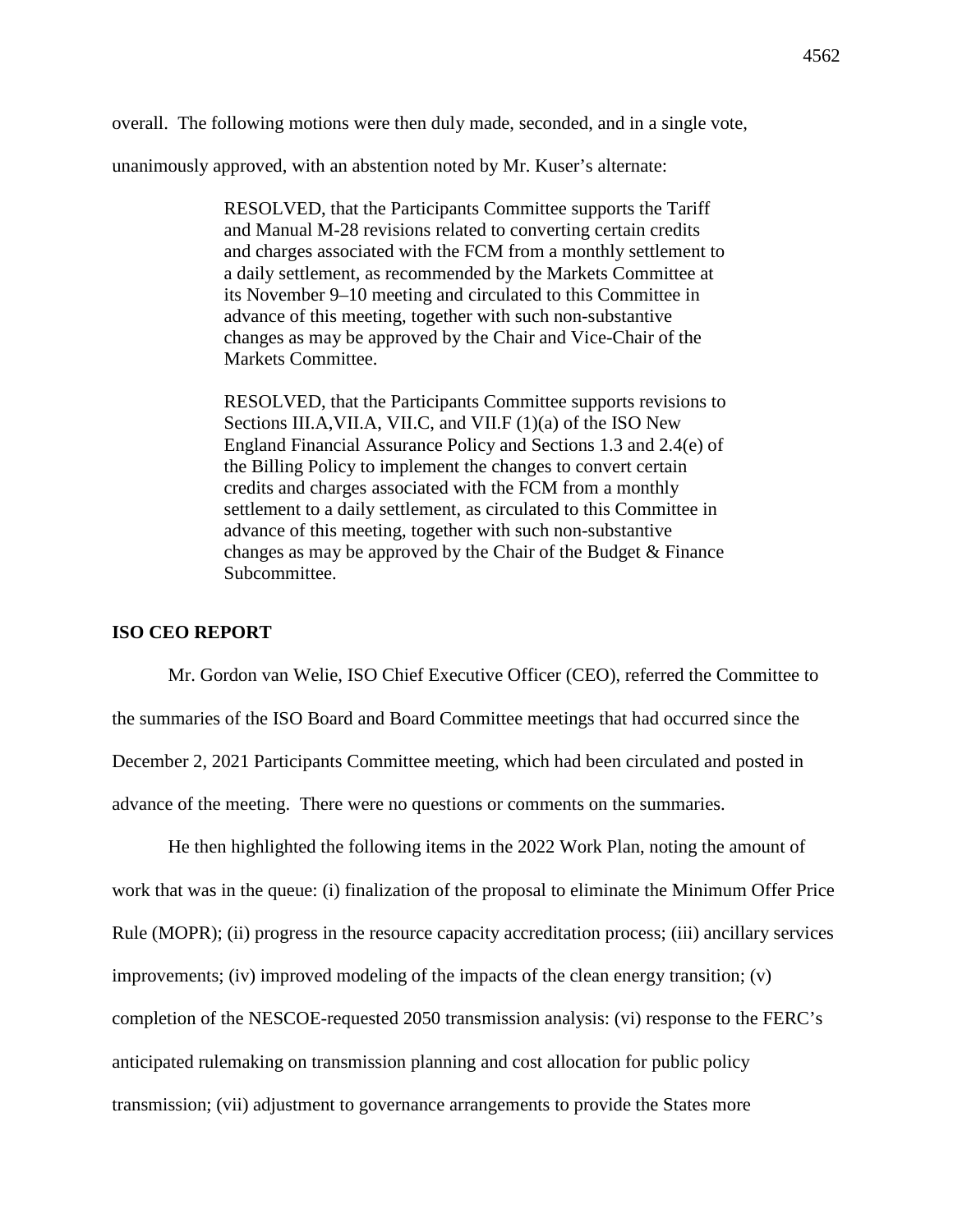opportunity to control the pace and direction of the transmission investments to integrate renewables for which they are contracting; and (viii) the Future Pathways report, which he expected to be released for feedback within the month and finalized in the second quarter after meetings with NECPUC, NESCOE and NEPOOL.

Mr. van Welie then turned to resource adequacy and energy security, noting ISO concerns and the significant investment required for a reliable and sustainable clean energy transition. He highlighted the need for sufficient clean and renewable resources to ensure the reduction of greenhouse gas emissions, the investment in transmission required to integrate these resources, the need for robust wholesale electricity markets which provide the necessary incentives to ensure reliability, and a robust energy supply chain and energy reserves. He noted his belief that the planned improvements in resource capacity accreditation and ancillary services would help mitigate some of the energy adequacy/reliability risks, but explained his belief that those wholesale power market improvements would be insufficient to mitigate the risks in the wholesale electricity markets of low probability, high impact weather events. Accordingly, the ISO had initiated a project with the Electric Power Research Institute (EPRI) to build more sophisticated modeling capability in the hopes of better quantifying and supporting discussion of how best to address those risks.

Mr. van Welie then referred to a recent exchange of letters between the ISO and Connecticut's Department of Energy & Environmental Protection Commissioner Katie Dykes on the topic of current energy adequacy and security. He said that those letters had been posted on the ISO website the day before.\* Given the late posting, Mr. van Welie indicated a willingness to further discuss the letters at a future meeting once members had a chance to review the exchange. The Connecticut representative at the meeting explained that recent discussions with

<sup>\*</sup> Following the meeting, the letters were added to the posted composite materials for the meeting.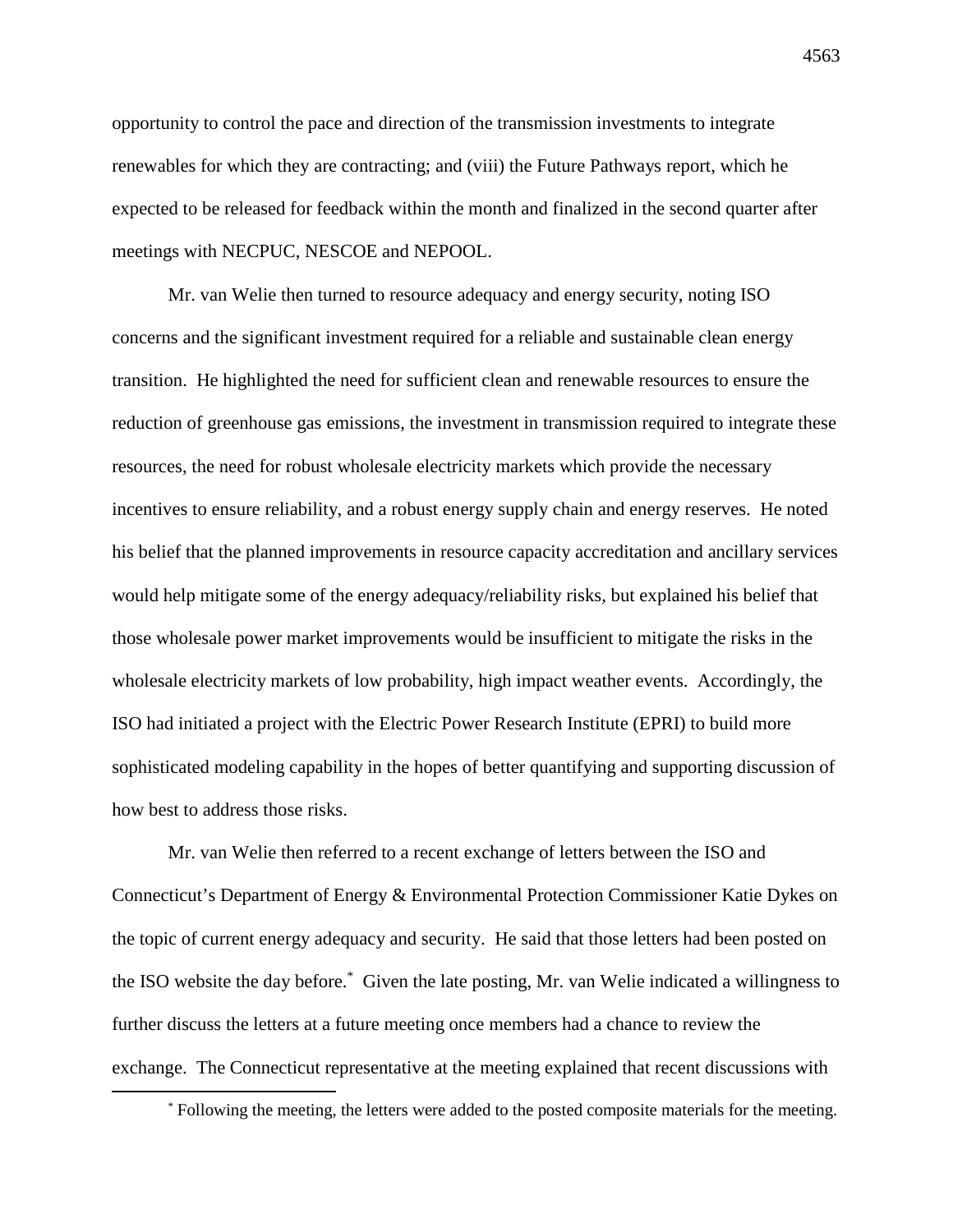and in the press about reliability risks for this winter did not include sufficient discussion of what the ISO was doing for Winter 2021/22 to mitigate those immediate risks, referencing by way of example to prior winters where programs had been put in place to provide additional fuel security. Mr. van Welie responded that the prior winter programs supported carbon-emitting resources, which was objectionable to the States, and which the ISO would not renew absent regulatory direction to do so.

Discussion on these topics ensued, including on objectives, the technologies, market mechanisms, resource and infrastructure solutions, and policy support that could be explored and would be needed, as well as on the attendant challenges associated with each of them. In response to a question about the governance changes the ISO was contemplating for the clean energy transition, Mr. van Welie clarified the need for States to provide direction in the region's consideration of the placement, cost and allocation of transmission investments to support public policies being implemented by the New England States. In response to Mr. van Welie's opinion that the competitive markets would be insufficient to ensure reliability during low probability, high impact events, a number of members encouraged the ISO to reconsider, noting that market prices this past winter were resulting in actions being taken to provide additional fuel security for the region.

When asked about the ISO's plans for employees to return to in-person work, he shared that, as of January 4, the ISO instituted safety protocols that included vaccination, masking, and weekly testing requirements. He noted constraints imposed by the availability of testing, which had delayed the return of some employees. He further indicated that employees who had expressed concerns with in-person work arrangements had been allowed, for the time being, to continue to work remotely in a hybrid work structure. Regarding staffing, Dr. Vamsi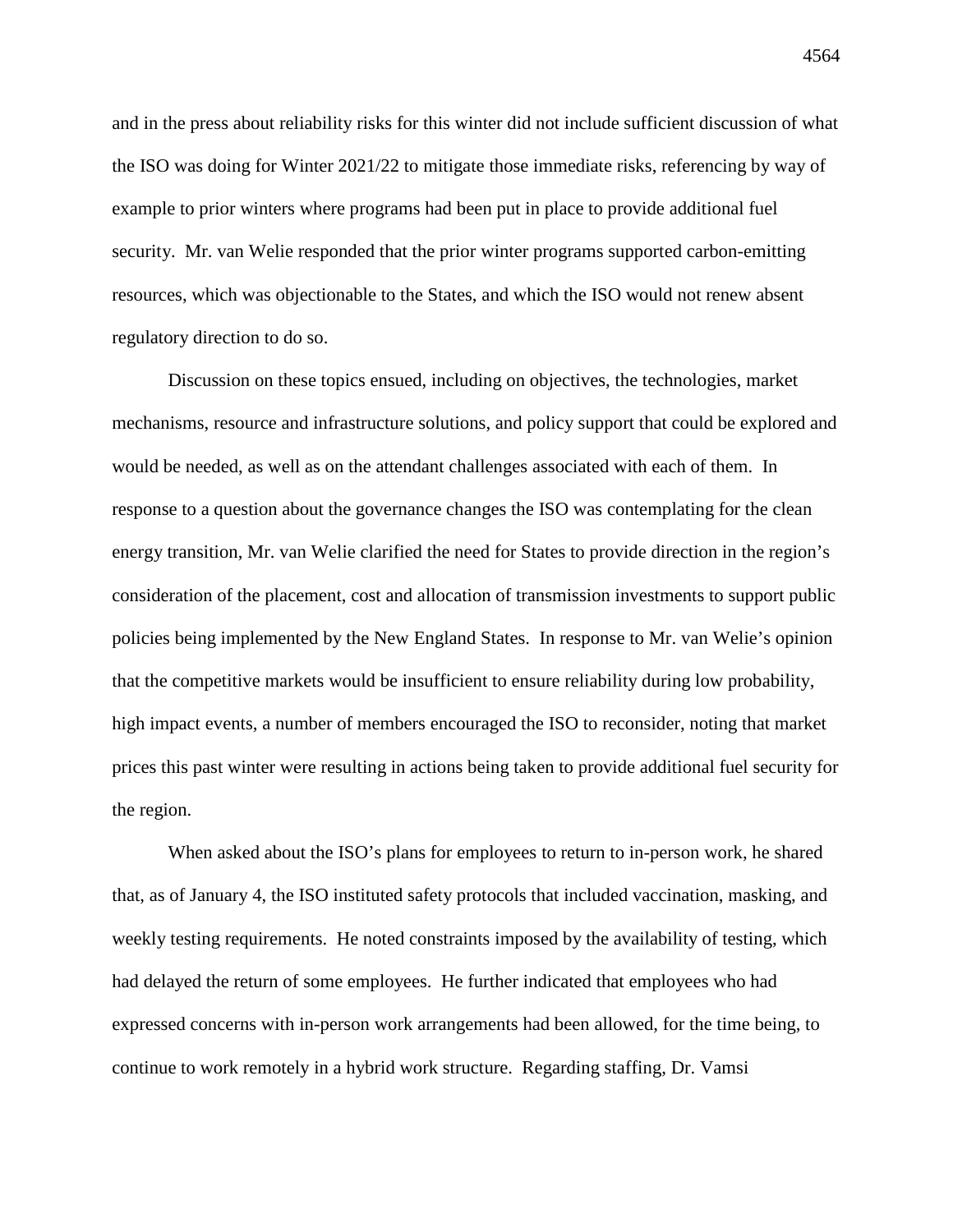Chadalavada, ISO Chief Operating Officer (COO), indicated that the ISO was actively recruiting for the eight or nine positions identified in the 2022 budget discussion and core to the 2022 work plan.

# **ISO COO REPORT**

Dr. Chadalavada began by referring the Committee to his January report, which had been circulated and posted in advance of the meeting. He noted that the data in the report was through December 27, 2021, unless otherwise noted. The report highlighted: (i) Energy Market value for December 2021 was \$656 million, up \$86 million from the updated November 2021 value and \$206 million from December 2020; (ii) December 2021 average natural gas prices were 60% higher than November average prices; (iii) average Real-Time Hub Locational Marginal Prices (LMPs) for December (\$62.35/MWh) were 6% higher than November averages; (iv) average December 2021 natural gas prices and Real-Time Hub LMPs over the period were up 112% and 50%, respectively, from December 2020 average prices; (v) average Day-Ahead cleared physical energy during peak hours as percent of forecasted load was 97.6% during December (down from the 98.2% reported for November), with the minimum value for the month of 92.1% on December 6; and (vi) Daily Net Commitment Period Compensation (NCPC) payments for December totaled \$5.3 million, which was up \$2.0 million from November 2021 and \$1.7 million from December 2020. December NCPC payments, which were 0.8% of total Energy Market value, were comprised of \$2.9 million in first contingency payments (up \$0.1 million from November 2021), \$2.3 million in second contingency payments (largely to protect eastern New England load, given in-merit economic generation was largely located in western New England), and voltage payments totaling \$19,000.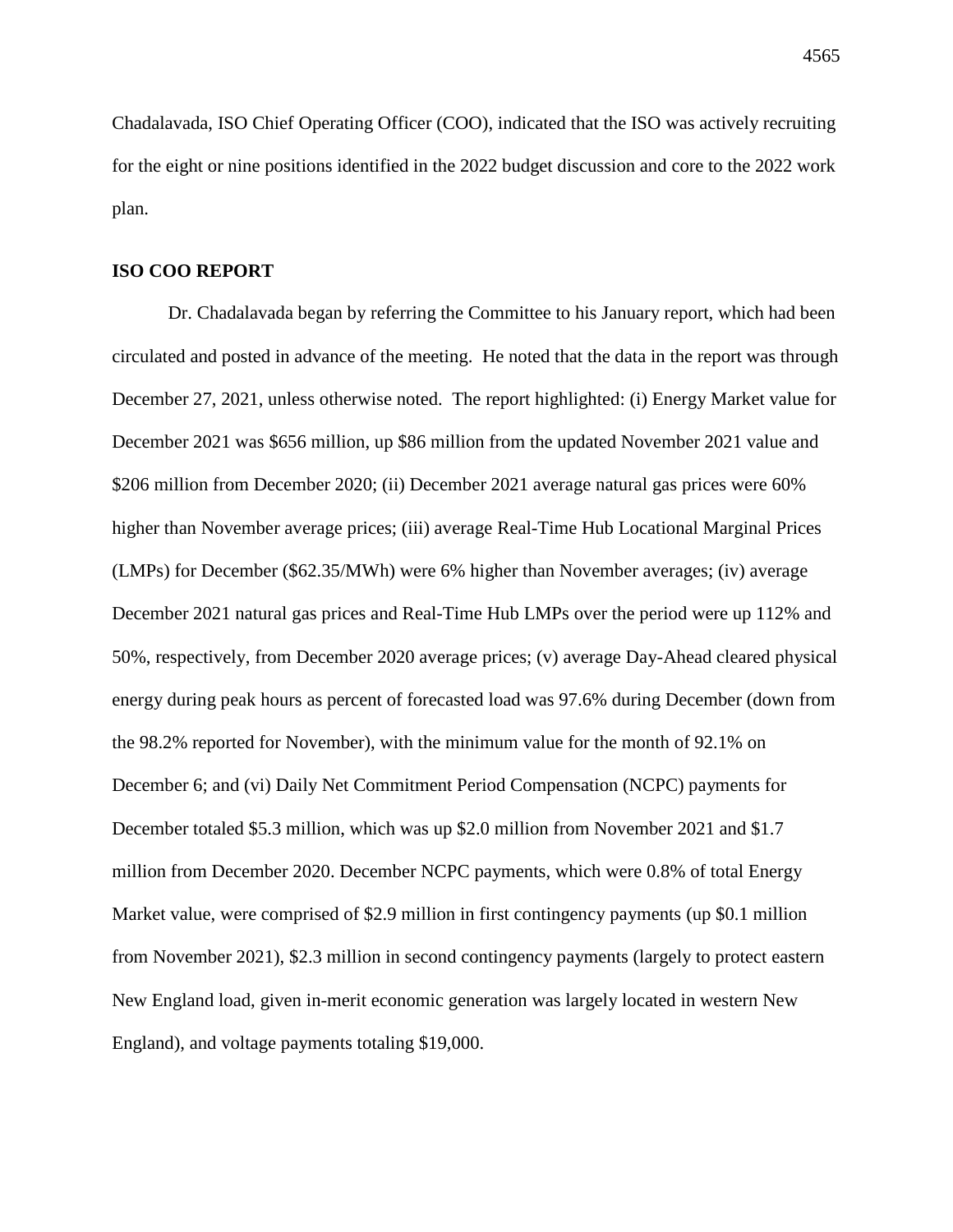Dr. Chadalavada noted that the sixteenth Forward Capacity Auction (FCA16) would begin on February 7. The ISO was prepared to conduct that auction remotely, with heightened contingency plans given the COVID Omicron variant.

Turning to December weather, he noted that the average temperature was about 5°F warmer than normal, resulting in demand that was 2% - 4% lower than normal. He noted a few days in the second half of December with lower-than-normal temperatures that coincided with higher natural gas prices. As a result, more oil units ran in merit, burning No. 2 fuel oil. In response to a question, Dr. Chadalavada confirmed that oil inventories had been promptly replenished, returning overall inventory to roughly 53% of maximum usable storage.

Looking forward, Dr. Chadalavada commented on the 21-day temperature outlook, noting that the prior forecasts by the National Oceanic and Atmospheric Administration for above-average temperatures had proven to be accurate. He highlighted subregions where more extreme temperatures could be expected. He predicted that, absent an unexpected shift in weather or confluence of cold days in February, the region may well have put the highest risk of reliability events during the current winter period behind it. When asked whether the outlook provided information that mitigated concerns raised at the beginning of the winter period, Dr. Chadalavada explained that warmer temperatures were the key reason for avoiding reliability challenges so far. Using previous winters as examples, he explained how the timing and duration of cold weather conditions could quickly intensify (or the absence thereof, alleviate) concerns. In light of that possibility, he emphasized the importance of planning for the worst, but acknowledged that, and as the winter period passed without incident, projections could evolve and be more positive. As reflected in the December report, higher temperatures (together with load relief from less holiday lighting and longer daylight hours) and the passage of time had

4566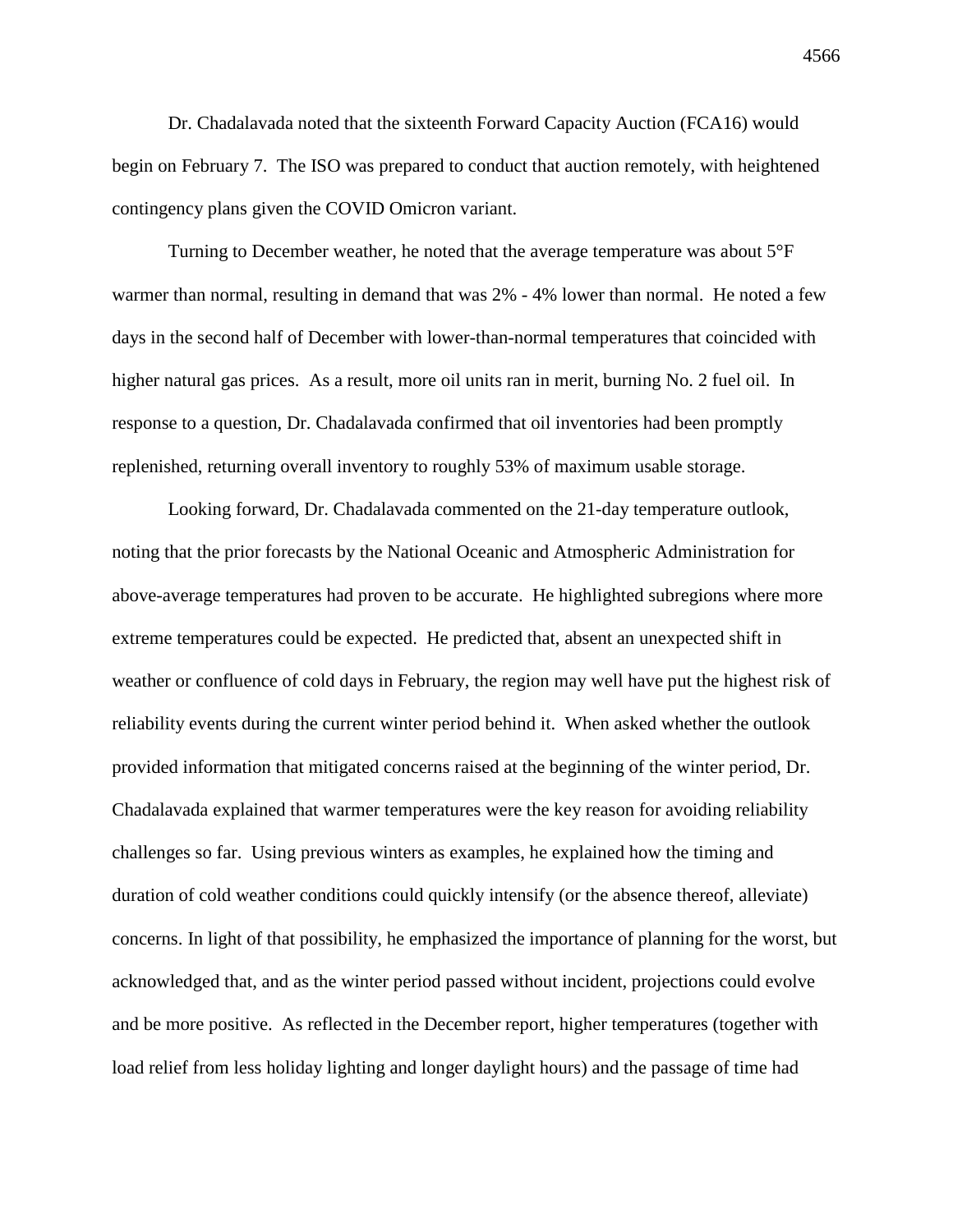largely tempered reliability concerns for the remainder of the winter. There remained, nonetheless, the possibility that colder than expected weather conditions in February could quickly change conditions.

In response to a question about the financial settlement associated with the termination of the Killingly Energy Center's Capacity Supply Obligation (CSO), he confirmed that, absent a change in regulatory acceptance of that termination, the rebates to load reflecting the forfeit of Killingly's Financial Assurance were planned to be distributed over the next Capacity Commitment Period, beginning in June 2022.

# **ORDER 2222 COMPLIANCE PROPOSAL**

Ms. Winkler referred the Committee to materials circulated in advance of the meeting and provided an overview of the Tariff revisions proposed by the ISO in response to the requirements of the FERC's Final Rule (Order 2222) regarding the participation of distributed energy resource (DER) aggregations (DERAs) in ISO/RTO markets (the Order 2222 Changes).

Ms. Winkler reported that aspects of the Order 2222 Changes were considered separately, over the course of multiple meetings, by each of the Technical Committees, consistent with each Committee's responsibilities under the Participants Agreement. The Reliability Committee (RC) focused on changes related to auditing and the calculation of the Installed Capacity Requirement (ICR). The RC unanimously supported those proposed revisions at its December 14, 2021 meeting, with 10 abstentions noted. The Transmission Committee (TC) focused on changes to interconnection procedures. The TC unanimously supported those changes at its December 13 meeting, with 3 abstentions noted. Finally, the MC vetted proposed changes to the Energy, Ancillary Services and Forward Capacity Markets, metering and telemetry requirements, the DER/DERA registration process, and operational coordination. Before the ISO's final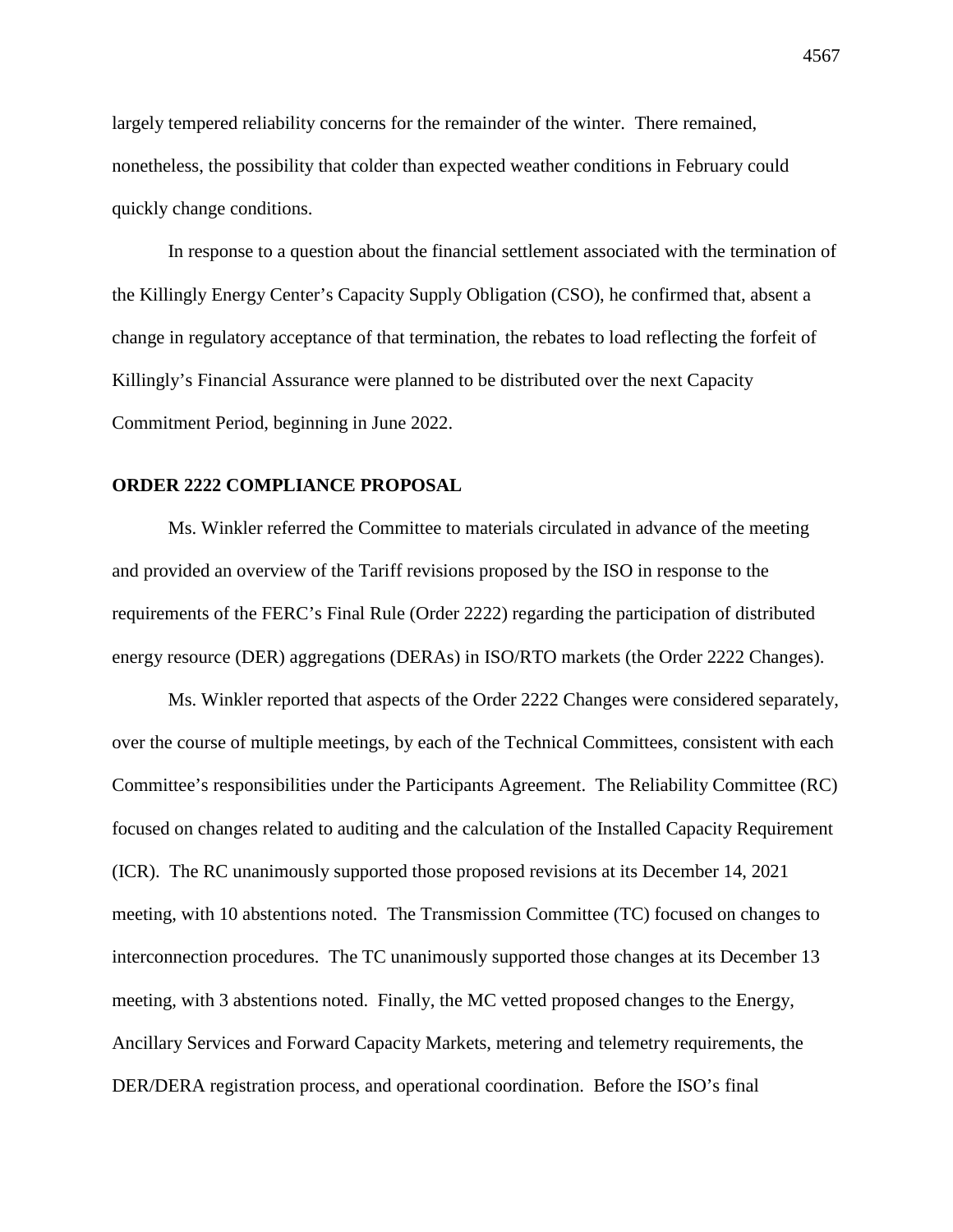compliance proposal was voted at the December 7–9, 2021 MC meeting, the MC considered six Participant amendments to the ISO-proposed changes, all of which failed to garner sufficient support to pass. She summarized each amendment, noting the voting outcome with respect to each amendment. She concluded her introduction by reporting that the MC recommended Participants Committee support for the ISO's un-amended Order 2222 Changes, with a 71.11% Vote in favor.

### *RC-Recommended and TC-Recommended Changes*

Following Ms. Winkler's overview, Mr. Cavanaugh suggested that, given the unanimous

RC and TC recommendations, the RC and TC recommendations could be acted on in a single

vote. There was no opposition to that suggestion. Without discussion, the following motions

were duly made, seconded and approved unanimously in a single vote, with abstentions recorded

(*See* "RC/TC Recm'd Changes" on Attachment 2.):

Resolved, that the Participants Committee supports revisions to Tariff § I.2.2 and § II, as recommended by the Transmission Committee and as circulated to this Committee in advance of this meeting, together with such non-substantive changes as may be approved by the Chair and Vice-Chair of the Transmission Committee.

Resolved, that the Participants Committee supports revisions to Tariff §§ I.2.2, III.1.5, III.1.7.13, and III.12, as recommended by the Reliability Committee and as circulated to this Committee in advance of this meeting, together with such non-substantive changes as may be approved by the Chair and Vice-Chair of the Reliability Committee.

### *MC-Recommended Changes*

Supplementing the stakeholder process information provided earlier by Ms. Winkler, Mr.

Sebastian Lombardi, NEPOOL Counsel, noted that, consistent with past practice, no procedural

objections would be raised by either NEPOOL or the ISO if proponents did not advance before

the Participants Committee amendments that had been offered during MC consideration of the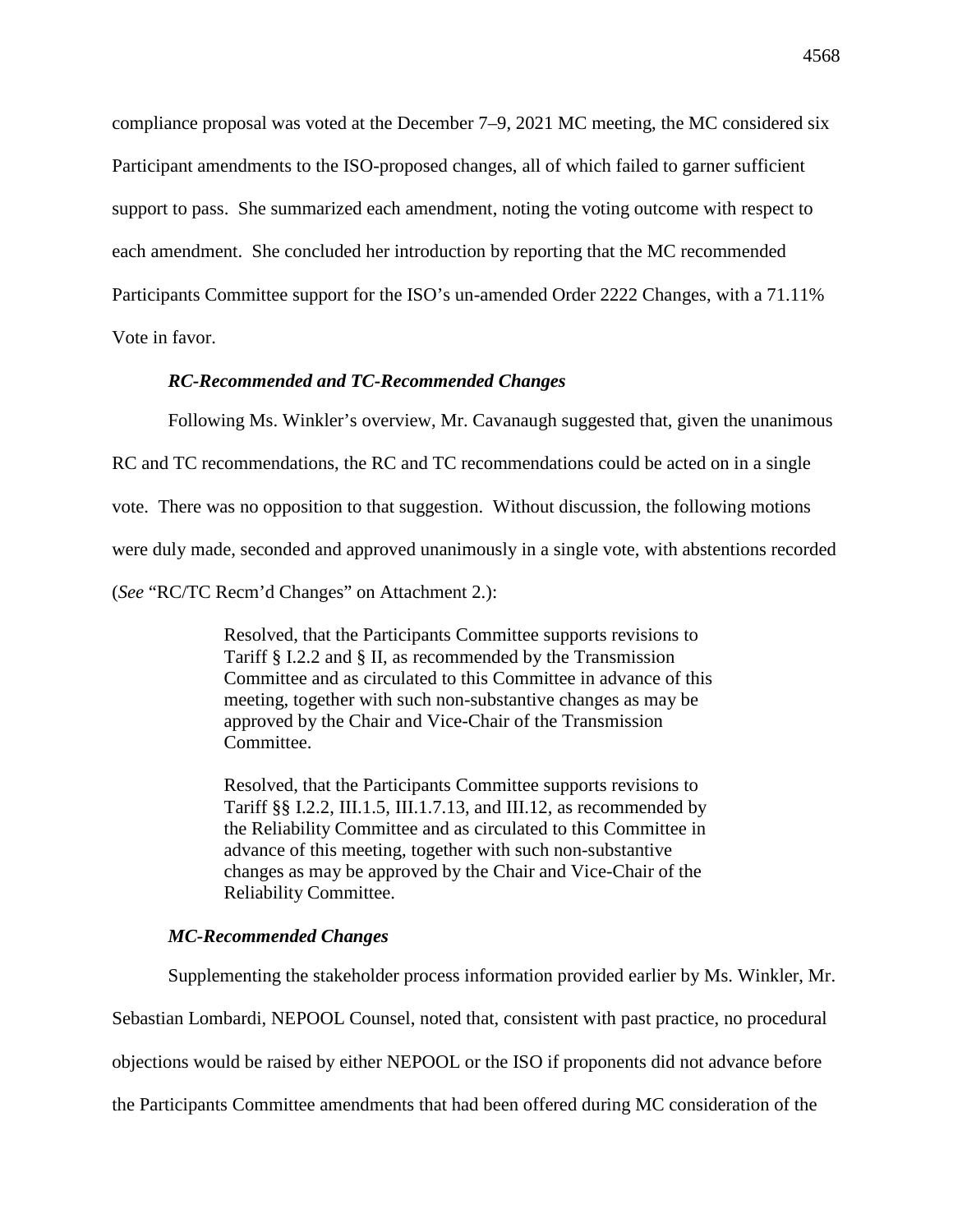MC-recommended changes but had failed to gain the requisite support for inclusion in the changes recommended to the Participants Committee. He reported that, with that understanding, Advanced Energy Economy had indicated to NEPOOL Counsel that it would not seek a vote on the amendments it offered at the MC. Mr. Lombardi further noted that NEPOOL Counsel would provide for the record in the FERC proceeding a summary of the outcome of the MC consideration of those amendments.

The following motion was then duly made and seconded:

RESOLVED, that the Participants Committee supports revisions to Tariff § I.2.2 and Market Rule 1, as recommended by the Markets Committee and as circulated to this Committee in advance of this meeting, together with such non-substantive changes as may be approved by the Chair and Vice-Chair of the Markets Committee.

On behalf of NECPUC and the state regulatory authorities, the NECPUC representative thanked the ISO and stakeholders for the hard work on the changes and related proposals, and for the time spent talking through questions and concerns. Given expectations of further process in state proceedings related to implementation of Order 2222, NECPUC and its members were unable to take a position on the changes or proposed amendments, but looked forward to further collaboration with the ISO and Participants throughout implementation and any related state proceedings.

Stakeholders provided comments both in support and opposition to the MCrecommended changes. Those supporting the changes expressed their appreciation for the ISO's maintaining reliability criteria, comparability amongst resources and its focus on the specific requirements of Order 2222. Some cautioned that, with the required changes, would come additional risk to the system, risks that would have to be acknowledged and addressed.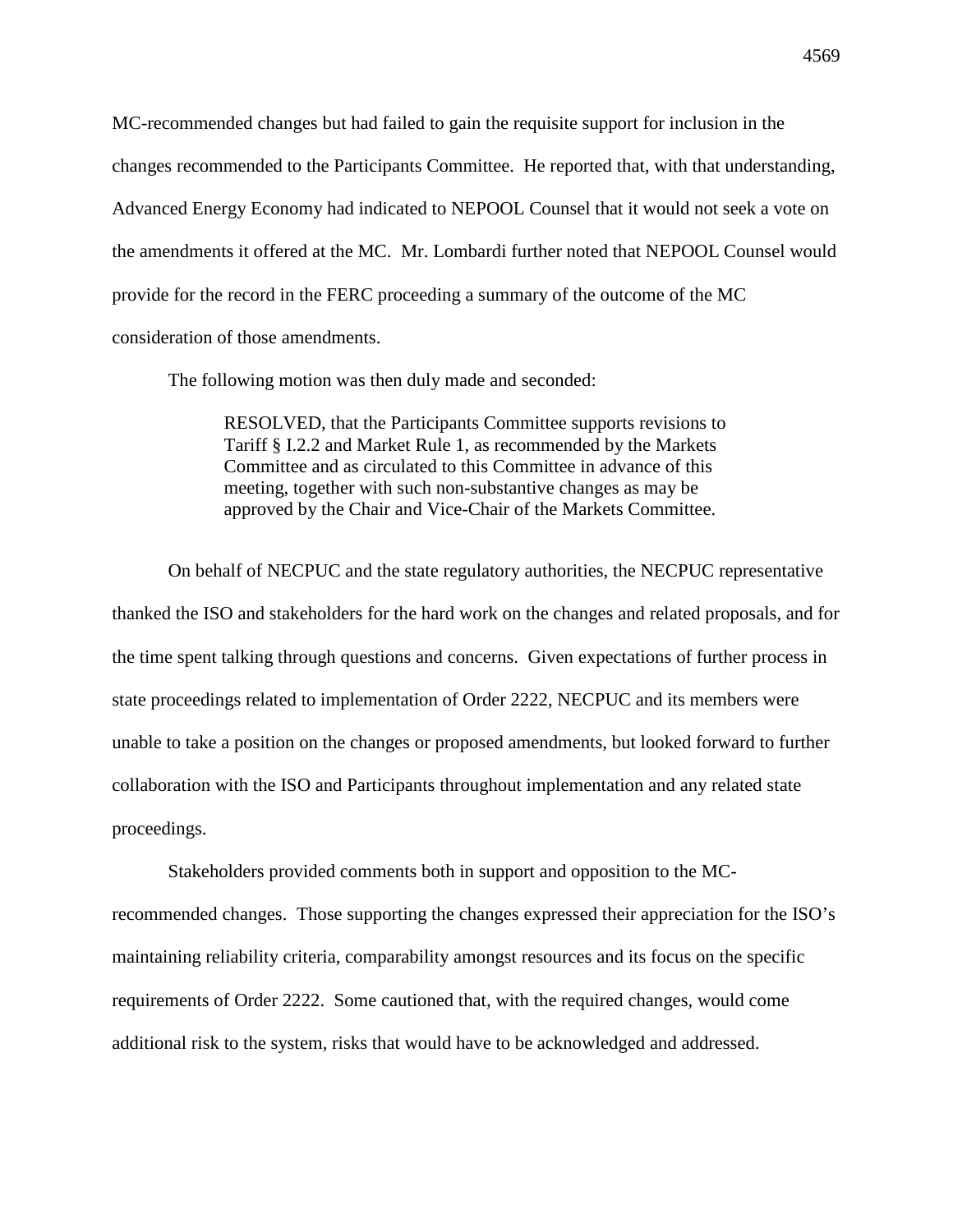Those who opposed or who could not support the changes expressed their concern with the impact on the participation in the New England markets of DERs, noting variously the following opinions and concerns with the changes: they fell short of what was needed by all DERAs, they did not fully unlock the value of DER resources; they might not in some cases be viable for existing DER providers; and they would require additional work to better align with the anticipated growth of DERs in the markets. Opponents summarized some of the perceived shortcomings in the changes, and provided examples of how other regions had addressed those issues.

Following further discussion, the motion to support the MC-Recommended Changes was then voted and passed with a 71.1% Vote in favor (Generation Sector – 16.7%; Transmission Sector – 16.7%; Supplier Sector – 11.69%; AR Sector – 7.22%; Publicly Owned Entity Sector – 16.7%; End User Sector – 2.09%; and Provisional Members – 0%). (*See* "MC Recm'd Changes" on Attachment 2.)

# **LITIGATION REPORT**

Mr. Doot referred the Committee to the January 4 Litigation Report that had been circulated and posted the day before the meeting. He highlighted the following:

(i) The FERC's order accepting the ICR and related values for the 2025-26 Capacity Commitment Period to be used in FCA16;

(ii) The FERC's acceptance of the 2022 ISO and NESCOE budgets;

(iii) The January 3, 2022 order accepting the ISO's termination of the CSO held by NTE Connecticut LLC for the Killingly Energy Center;

(iv) The denial by the U.S. Court of Appeals for the D.C. Circuit of TransCanada's petition for review of the FERC's final order on the 2013/14 Winter Reliability Program; and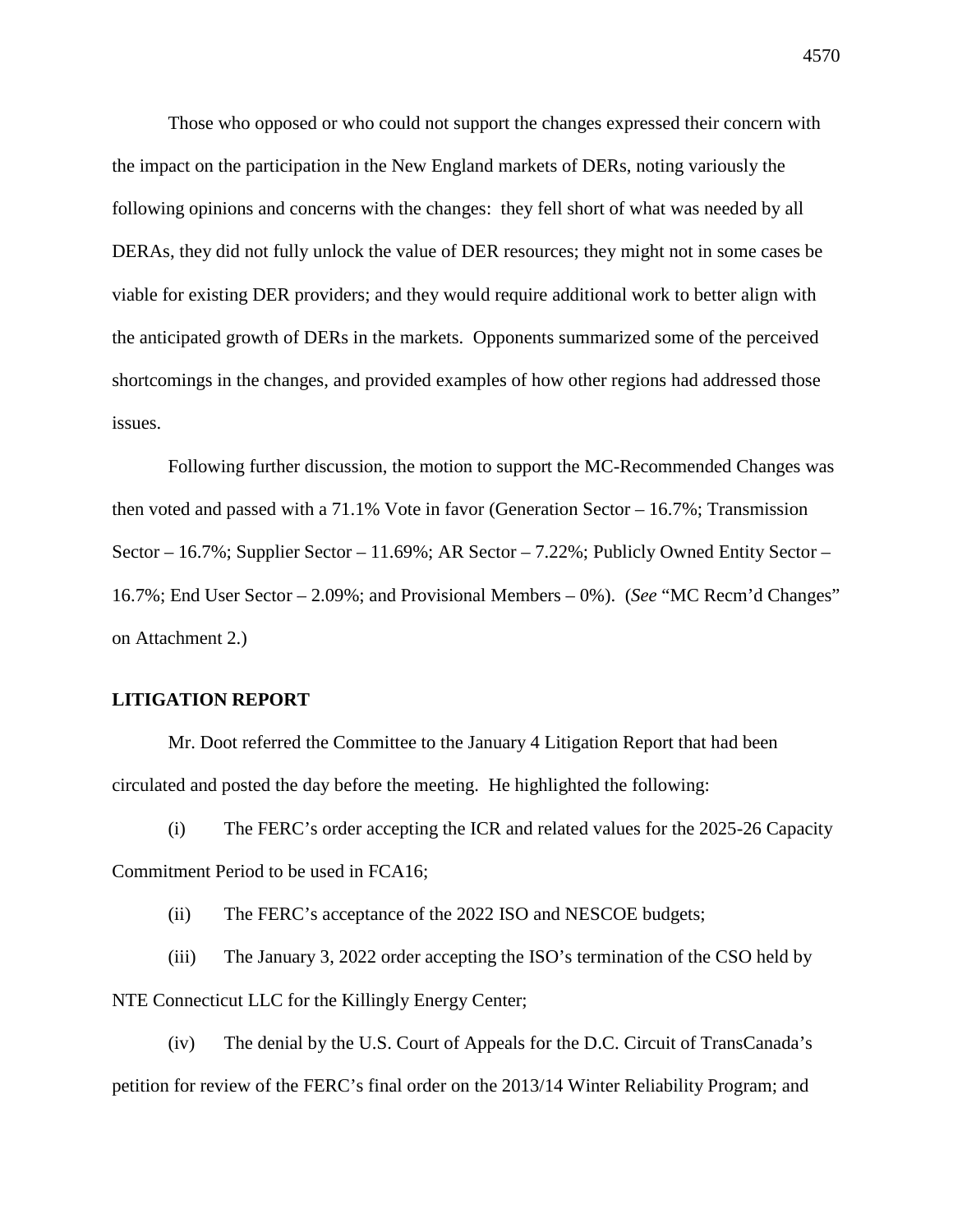(v) Voltus' request for a FERC technical conference on Order 2222-related issues.

#### **COMMITTEE REPORTS**

*Markets Committee*. Mr. William Fowler, the MC Vice-Chair, reported that the next MC meeting would take place on January 11-12. The meeting would include votes on the proposal to remove MOPR as well as Participant-proposed retirement reforms and changes to the financial assurance requirements for new FCM resources. Mr. Fowler noted that MC leadership was still evaluating whether there were sufficient registrations to support an in-person meeting, and he encouraged those who may have changed their plans to promptly provide that information and for all interested to monitor their e-mails for any updates on a final meeting venue.

*Reliability Committee*. Mr. Robert Stein, the RC Vice-Chair, reported that the next regularly-scheduled RC meeting, January 19, would include continued discussion and a presentation by the ISO on the planning criteria for battery charging on the grid. As with the MC, he requested that members advise the RC leadership of plans to participate so that a determination as to arrangements for participation could be finalized.

*Transmission Committee (TC)*. Mr. José Rotger, the TC Vice-Chair, reported that the next TC meeting was scheduled for January 25. He noted the possibility that the meeting would be held virtually, if not cancelled altogether, given a lighter business load. He encouraged members to say tuned for e-mails confirming or cancelling the January TC meeting.

*Budget & Finance Subcommittee.* Mr. Kaslow reported that the next B&F Subcommittee meeting was scheduled for January 26 and would include action on Generation Information System exemption requests and discussion on CPV's proposal to revise noncommercial resource financial assurance requirements.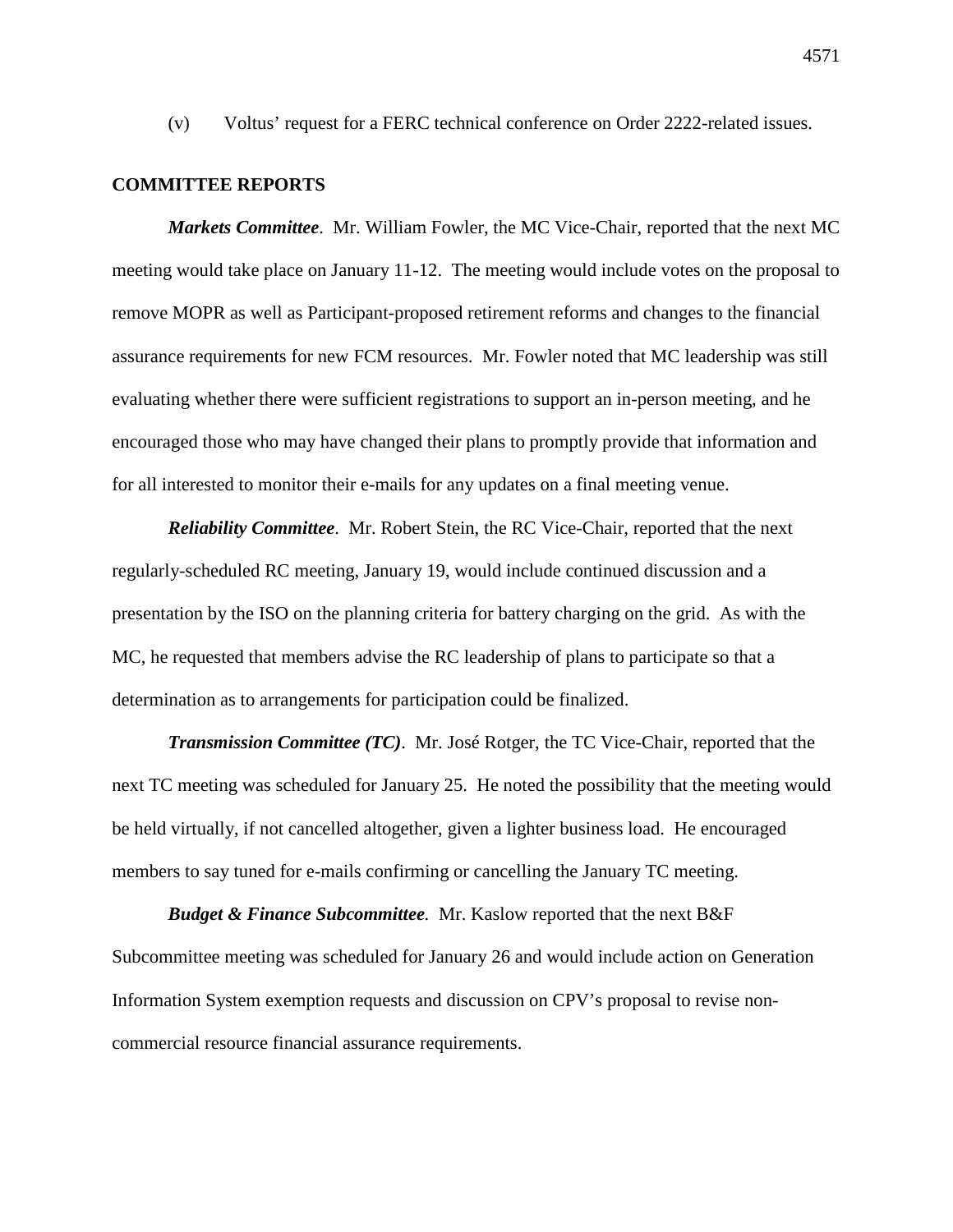*Membership Subcommittee*. Ms. Sarah Bresolin, Subcommittee Chair, noted that the next meeting was scheduled for the following Monday at 10:00 a.m.

# **ADMINISTRATIVE MATTERS**

Mr. Doot reported that the next Participants Committee Meeting was scheduled to take place on February 3 at the Seaport Hotel, although a decision may be made to hold the meeting virtually. He indicated that the February 3 meeting would include further discussion with Mr. Gordon van Welie on the fuel security issues discussed earlier in the meeting and an anticipated vote on MOPR. If the decision was made to hold that meeting virtually instead of in-person, that decision would be communicated to members via e-mail.

Mr. Cavanaugh reminded members that the next Future Grid Pathways working session, which would include a discussion of an anticipated draft report, was expected to take place in early March, with confirmation of that date to follow shortly. He also reported that the first meeting of the Joint Nominating Committee (JNC) in the process to identify a slate of candidates to be voted in 2022 would take place on January 7. He reminded the Committee of the Participants Agreement waiver that had been approved in 2021 and noted that, while two Board members' final terms were expiring, the plan for the JNC was to recommend a slate with the incumbent Board member who was still eligible for re-election and a single additional candidate in order to restore the composition of the Board to 10 members, as provided in the Participants Agreement.

There being no other business, the meeting adjourned at 12:35 p.m.

Respectfully submitted,

David Doot, Secretary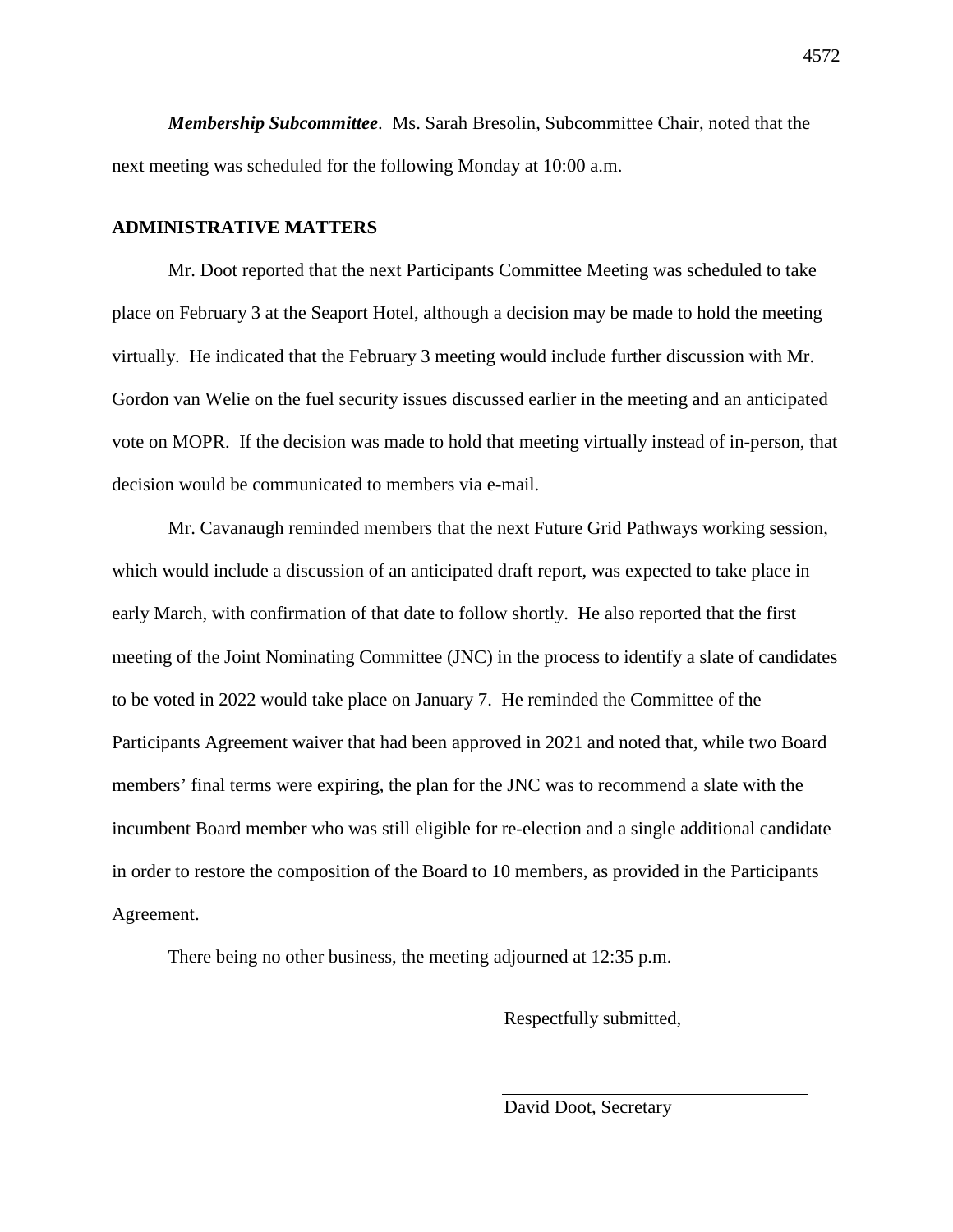### **PARTICIPANTS COMMITTEE MEMBERS AND ALTERNATES PARTICIPATING IN JAN 6, 2022 MEETING**

| PARTICIPANT NAME                              | <b>SECTOR/</b><br><b>GROUP</b> | <b>MEMBER NAME</b>      | <b>ALTERNATE NAME</b>    | <b>PROXY</b>                                |
|-----------------------------------------------|--------------------------------|-------------------------|--------------------------|---------------------------------------------|
| Acadia Center                                 | End User                       | Melissa Birchard (tel)  |                          |                                             |
| <b>Advanced Energy Economy</b>                | <b>Associate Non-Voting</b>    | Caitlin Marquis (tel)   | Jeff Dennis (tel)        |                                             |
| AR Large Renewable Gen. (RG) Group Member     | AR-RG                          | Alex Worsley (tel)      |                          |                                             |
| AR Small Load Response (LR) Group Member      | AR-LR                          | Brad Swalwell (tel)     |                          |                                             |
| Ashburnham Municipal Light Plant              | <b>Publicly Owned Entity</b>   |                         | Brian Thomson (tel)      |                                             |
| Associated Industries of Massachusetts (AIM)  | End User                       |                         |                          | Mary Smith (tel)                            |
| AVANGRID: CMP/UI                              | Transmission                   | Alan Trotta (tel)       | Jason Rauch (tel)        |                                             |
| <b>Belmont Municipal Light Department</b>     | <b>Publicly Owned Entity</b>   |                         | Dave Cavanaugh           |                                             |
| <b>Block Island Utility District</b>          | <b>Publicly Owned Entity</b>   | Dave Cavanaugh          |                          |                                             |
| Borrego Solar Systems Inc.                    | AR-DG                          | Liz Delaney (tel)       |                          |                                             |
| <b>Boylston Municipal Light Department</b>    | Publicly Owned Entity          |                         | Brian Thomson (tel)      |                                             |
| <b>BP</b> Energy Company                      | Supplier                       |                         |                          | José Rotger (tel)                           |
| Braintree Electric Light Department           | Publicly Owned Entity          |                         |                          | Dave Cavanaugh                              |
| Brookfield Renewable Trading and Marketing    | Supplier                       | Aleks Mitreski (tel)    |                          |                                             |
| Calpine Energy Services, LP                   | Supplier                       | <b>Brett Kruse</b>      |                          | Bill Fowler (tel);<br>John Flumerfelt (tel) |
| <b>Castleton Commodities Merchant Trading</b> | Supplier                       |                         |                          | Bob Stein (tel)                             |
| <b>Central Rivers Power</b>                   | AR-RG                          |                         | Dan Allegretti (tel)     |                                             |
| Centrica Business Solutions Optimize, LLC     | AR-LR                          |                         | Aaron Breidenbaugh (tel) | Nancy Chafetz (tel)                         |
| <b>Chester Municipal Light Department</b>     | <b>Publicly Owned Entity</b>   |                         | Dave Cavanaugh           |                                             |
| Chicopee Municipal Lighting Plant             | Publicly Owned Entity          |                         | Brian Thomson (tel)      |                                             |
| CleaResult Consulting, Inc.                   | AR-DG                          | Tamera Oldfield (tel)   |                          |                                             |
| Clearway Power Marketing LLC                  | Supplier                       |                         |                          | Pete Fuller (tel)                           |
| Concord Municipal Light Plant                 | <b>Publicly Owned Entity</b>   |                         | Dave Cavanaugh           |                                             |
| Connecticut Municipal Electric Energy Coop.   | <b>Publicly Owned Entity</b>   | Brian Forshaw (tel)     |                          |                                             |
| Conservation Law Foundation (CLF)             | End User                       | Phelps Turner (tel)     |                          |                                             |
| Consolidated Edison Energy, Inc.              | Supplier                       | Grant Flagler (tel)     | Matt Napoli (tel)        |                                             |
| CPV Towantic, LLC                             | Generation                     | Joel Gordon (tel)       |                          |                                             |
| Cross-Sound Cable Company (CSC)               | Supplier                       |                         | José Rotger (tel)        |                                             |
| Danvers Electric Division                     | <b>Publicly Owned Entity</b>   |                         | Dave Cavanaugh           |                                             |
| DC Energy, LLC                                | Supplier                       | Bruce Bleiweis (tel)    |                          |                                             |
| Dominion Energy Generation Marketing          | Generation                     | Mike Purdie (tel)       | Weezie Nuara (tel)       |                                             |
| DTE Energy Trading, Inc.                      | Supplier                       |                         |                          | José Rotger (tel)                           |
| Dynegy Marketing and Trade, LLC               | Supplier                       | Andy Weinstein (tel)    |                          | Bill Fowler (tel)                           |
| <b>Emera Energy Services</b>                  | Supplier                       |                         |                          | Bill Fowler (tel)                           |
| Enel X North America, Inc.                    | AR-LR                          | Michael Macrae (tel)    |                          |                                             |
| ENGIE Energy Marketing NA, Inc.               | AR-RG                          | Sarah Bresolin          |                          |                                             |
| Environmental Defense Fund (EDF)              | End User                       | Jolette Westbrook (tel) |                          |                                             |
| <b>Eversource Energy</b>                      | Transmission                   | James Daly              | Dave Burnham (tel)       | Vandan Divatia                              |
| <b>Exelon Generation Company</b>              | Supplier                       | Steve Kirk (tel)        | Bill Fowler (tel)        |                                             |
| FirstLight Power Management, LLC              | Generation                     | Tom Kaslow              |                          |                                             |
| Galt Power, Inc.                              | Supplier                       | José Rotger (tel)       |                          |                                             |
| Generation Group Member                       | Generation                     | Dennis Duffy (tel)      | Abby Krich (tel)         |                                             |
| Georgetown Municipal Light Department         | <b>Publicly Owned Entity</b>   |                         | Dave Cavanaugh           |                                             |
| Great River Hydro                             | AR-RG                          |                         |                          | Bill Fowler (tel)                           |
| Groton Electric Light Department              | <b>Publicly Owned Entity</b>   |                         | Brian Thomson (tel)      |                                             |
| Groveland Electric Light Department           | <b>Publicly Owned Entity</b>   |                         | Dave Cavanaugh           |                                             |
| H.Q. Energy Services (U.S.) Inc. (HQUS)       | Supplier                       | Louis Guilbault (tel)   | Bob Stein (tel)          |                                             |
| Harvard Dedicated Energy Limited              | End User                       |                         |                          | Jason Frost (tel)                           |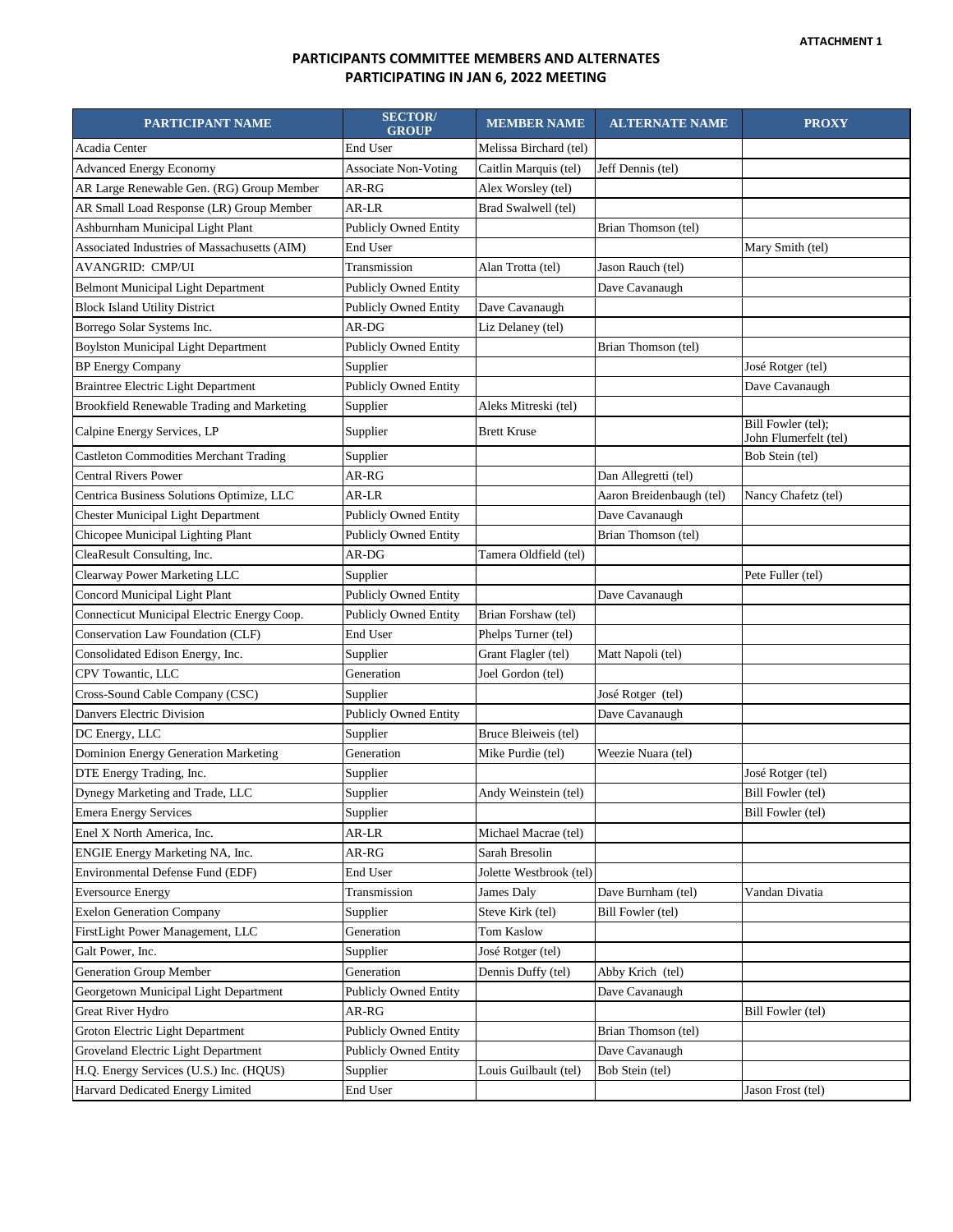### **PARTICIPANTS COMMITTEE MEMBERS AND ALTERNATES PARTICIPATING IN JAN 6, 2022 MEETING**

| PARTICIPANT NAME                                   | <b>SECTOR/</b><br><b>GROUP</b> | <b>MEMBER NAME</b>   | <b>ALTERNATE NAME</b>      | <b>PROXY</b>                                                |
|----------------------------------------------------|--------------------------------|----------------------|----------------------------|-------------------------------------------------------------|
| High Liner Foods (USA) Incorporated                | End User                       |                      | William P. Short III (tel) |                                                             |
| Hingham Municipal Lighting Plant                   | <b>Publicly Owned Entity</b>   |                      | Dave Cavanaugh             |                                                             |
| Holden Municipal Light Department                  | <b>Publicly Owned Entity</b>   |                      | Brian Thomson (tel)        |                                                             |
| Holyoke Gas & Electric Department                  | <b>Publicly Owned Entity</b>   |                      | Brian Thomson (tel)        |                                                             |
| Hull Municipal Lighting Plant                      | <b>Publicly Owned Entity</b>   |                      | Brian Thomson (tel)        |                                                             |
| Ipswich Municipal Light Department                 | <b>Publicly Owned Entity</b>   |                      | Brian Thomson (tel)        |                                                             |
| Jericho Power LLC (Jericho)                        | AR-RG                          |                      | Nancy Chafetz (tel)        | Ben Griffiths (tel)                                         |
| Jupiter Power                                      | Provisional Member             |                      |                            | Ron Carrier (tel)                                           |
| Kuser, Michael                                     | End User                       |                      | Sam Mintz                  | Rich Heidorn (tel)                                          |
| Littleton (MA) Electric Light and Water Department | <b>Publicly Owned Entity</b>   |                      | Dave Cavanaugh             |                                                             |
| Littleton (NH) Water & Light Department            | <b>Publicly Owned Entity</b>   |                      | Craig Kieny (tel)          |                                                             |
| Long Island Power Authority (LIPA)                 | Supplier                       | Bill Kilgoar (tel)   |                            |                                                             |
| Maine Power LLC                                    | Supplier                       | Jeff Jones (tel)     |                            |                                                             |
| Maine Public Advocate's Office                     | End User                       | Drew Landry (tel)    |                            |                                                             |
| Mansfield Municipal Electric Department            | <b>Publicly Owned Entity</b>   |                      | Brian Thomson (tel)        |                                                             |
| Maple Energy LLC                                   | AR-LR                          |                      |                            | Doug Hurley (tel)                                           |
| Marblehead Municipal Light Department              | <b>Publicly Owned Entity</b>   |                      | Brian Thomson (tel)        |                                                             |
| Mass. Attorney General's Office (MA AG)            | End User                       | Tina Belew (tel)     |                            |                                                             |
| Mass. Bay Transportation Authority                 | <b>Publicly Owned Entity</b>   |                      | Dave Cavanaugh             |                                                             |
| Mass. Municipal Wholesale Electric Company         | <b>Publicly Owned Entity</b>   | Brian Thomson (tel)  |                            |                                                             |
| Mercuria Energy America, LLC                       | Supplier                       |                      |                            | José Rotger (tel)                                           |
| Merrimac Municipal Light Department                | <b>Publicly Owned Entity</b>   |                      | Dave Cavanaugh             |                                                             |
| Middleborough Gas & Electric Department            | Publicly Owned Entity          |                      | Dave Cavanaugh             |                                                             |
| Middleton Municipal Electric Department            | <b>Publicly Owned Entity</b>   |                      | Dave Cavanaugh             |                                                             |
| National Grid                                      | Transmission                   | Tim Brennan (tel)    | Tim Martin                 |                                                             |
| Natural Resources Defense Council (NRDC)           | End User                       | Bruce Ho (tel)       |                            |                                                             |
| Nautilus Power, LLC                                | Generation                     |                      | Bill Fowler (tel)          |                                                             |
| New Hampshire Electric Cooperative                 | <b>Publicly Owned Entity</b>   | Steve Kaminski       |                            | Brian Forshaw (tel); Dave<br>Cavanaugh; Brian Thomson (tel) |
| New England Power Generators Assoc. (NEPGA)        | <b>Associate Non-Voting</b>    | Bruce Anderson (tel) | Dan Dolan (tel)            |                                                             |
| NextEra Energy Resources, LLC                      | Generation                     | Michelle Gardner     |                            |                                                             |
| North Attleborough Electric Department             | <b>Publicly Owned Entity</b>   |                      | Dave Cavanaugh             |                                                             |
| Norwood Municipal Light Department                 | <b>Publicly Owned Entity</b>   |                      | Dave Cavanaugh             |                                                             |
| NRG Power Marketing LLC                            | Supplier                       |                      | Pete Fuller (tel)          |                                                             |
| Pascoag Utility District                           | <b>Publicly Owned Entity</b>   |                      | Dave Cavanaugh             |                                                             |
| Paxton Municipal Light Department                  | <b>Publicly Owned Entity</b>   |                      | Brian Thomson (tel)        |                                                             |
| Peabody Municipal Light Department                 | <b>Publicly Owned Entity</b>   |                      | Brian Thomson (tel)        |                                                             |
| PowerOptions, Inc.                                 | End User                       |                      |                            | Jason Frost (tel)                                           |
| Princeton Municipal Light Department               | <b>Publicly Owned Entity</b>   |                      | Brian Thomson (tel)        |                                                             |
| Reading Municipal Light Department                 | <b>Publicly Owned Entity</b>   |                      | Dave Cavanaugh             |                                                             |
| Rowley Municipal Lighting Plant                    | <b>Publicly Owned Entity</b>   |                      | Dave Cavanaugh             |                                                             |
| Russell Municipal Light Dept.                      | <b>Publicly Owned Entity</b>   |                      | Brian Thomson (tel)        |                                                             |
| Shell Energy North America (US), L.P.              | Supplier                       | Jeff Dannels         |                            |                                                             |
| Shrewsbury Electric & Cable Operations             | <b>Publicly Owned Entity</b>   |                      | Brian Thomson (tel)        |                                                             |
| South Hadley Electric Light Department             | <b>Publicly Owned Entity</b>   |                      | Brian Thomson (tel)        |                                                             |
| Sterling Municipal Electric Light Department       | Publicly Owned Entity          |                      | Brian Thomson (tel)        |                                                             |
| <b>Stowe Electric Department</b>                   | <b>Publicly Owned Entity</b>   |                      | Dave Cavanaugh             |                                                             |
| Sunrun Inc.                                        | AR-DG                          | Chris Rauscher (tel) |                            | Peter Fuller (tel)                                          |
| <b>Taunton Municipal Lighting Plant</b>            | <b>Publicly Owned Entity</b>   |                      | Dave Cavanaugh             |                                                             |
| Templeton Municipal Lighting Plant                 | <b>Publicly Owned Entity</b>   |                      | Brian Thomson (tel)        |                                                             |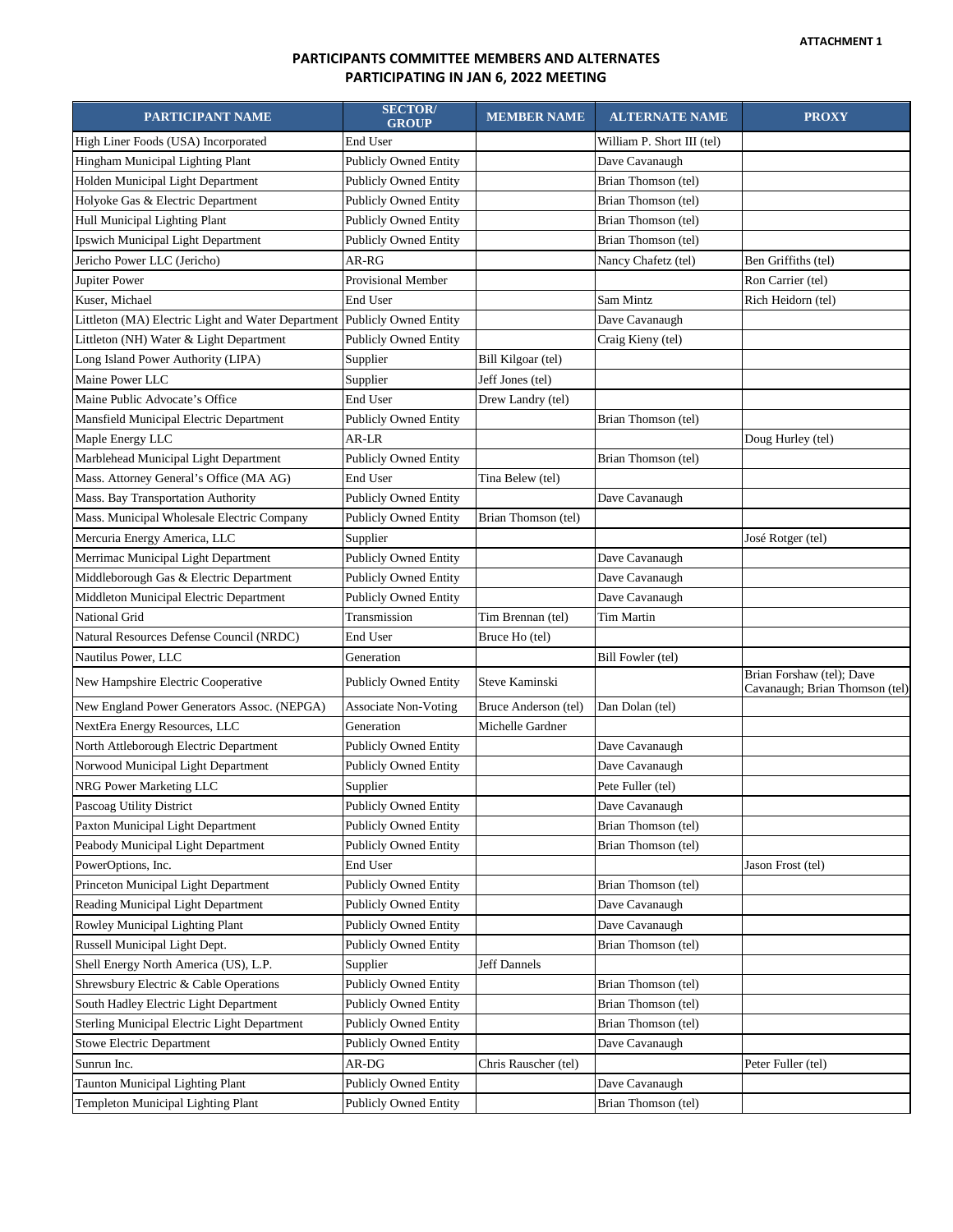### **PARTICIPANTS COMMITTEE MEMBERS AND ALTERNATES PARTICIPATING IN JAN 6, 2022 MEETING**

| <b>PARTICIPANT NAME</b>                       | <b>SECTOR</b> /<br><b>GROUP</b> | <b>MEMBER NAME</b>  | <b>ALTERNATE NAME</b>      | <b>PROXY</b>         |
|-----------------------------------------------|---------------------------------|---------------------|----------------------------|----------------------|
| Tenaska Power Services Co.                    | Supplier                        | Brad Cox (tel)      |                            |                      |
| The Energy Consortium                         | End User                        | Bob Espindola (tel) | Mary Smith (tel)           |                      |
| Vermont Electric Cooperative                  | <b>Publicly Owned Entity</b>    | Craig Kieny (tel)   |                            |                      |
| Vermont Electric Power Company (VELCO)        | Transmission                    | Frank Ettori        |                            |                      |
| Vermont Energy Investment Corp (VEIC)         | AR-LR                           |                     | Doug Hurley (tel)          |                      |
| Vermont Public Power Supply Authority         | <b>Publicly Owned Entity</b>    |                     |                            | Brian Forshaw (tel)  |
| Village of Hyde Park (VT) Electric Department | <b>Publicly Owned Entity</b>    |                     | Dave Cavanaugh             |                      |
| Vitol Inc.                                    | Supplier                        | Joe Wadsworth (tel) |                            |                      |
| Voltus, Inc.                                  | AR-LR                           |                     | Allison Bates Wannop (tel) | Kerinia Cusick (tel) |
| Wakefield Municipal Gas & Light Department    | <b>Publicly Owned Entity</b>    |                     | Brian Thomson (tel)        |                      |
| Wallingford DPU Electric Division             | <b>Publicly Owned Entity</b>    |                     | Dave Cavanaugh             |                      |
| Wellesley Municipal Light Plant               | <b>Publicly Owned Entity</b>    |                     | Dave Cavanaugh             |                      |
| West Boylston Municipal Lighting Plant        | <b>Publicly Owned Entity</b>    |                     | Brian Thomson (tel)        |                      |
| Westfield Gas & Electric Department           | <b>Publicly Owned Entity</b>    |                     | Dave Cavanaugh             |                      |
| Wheelabrator North Andover Inc.               | $AR-RG$                         |                     | Bill Fowler (tel)          |                      |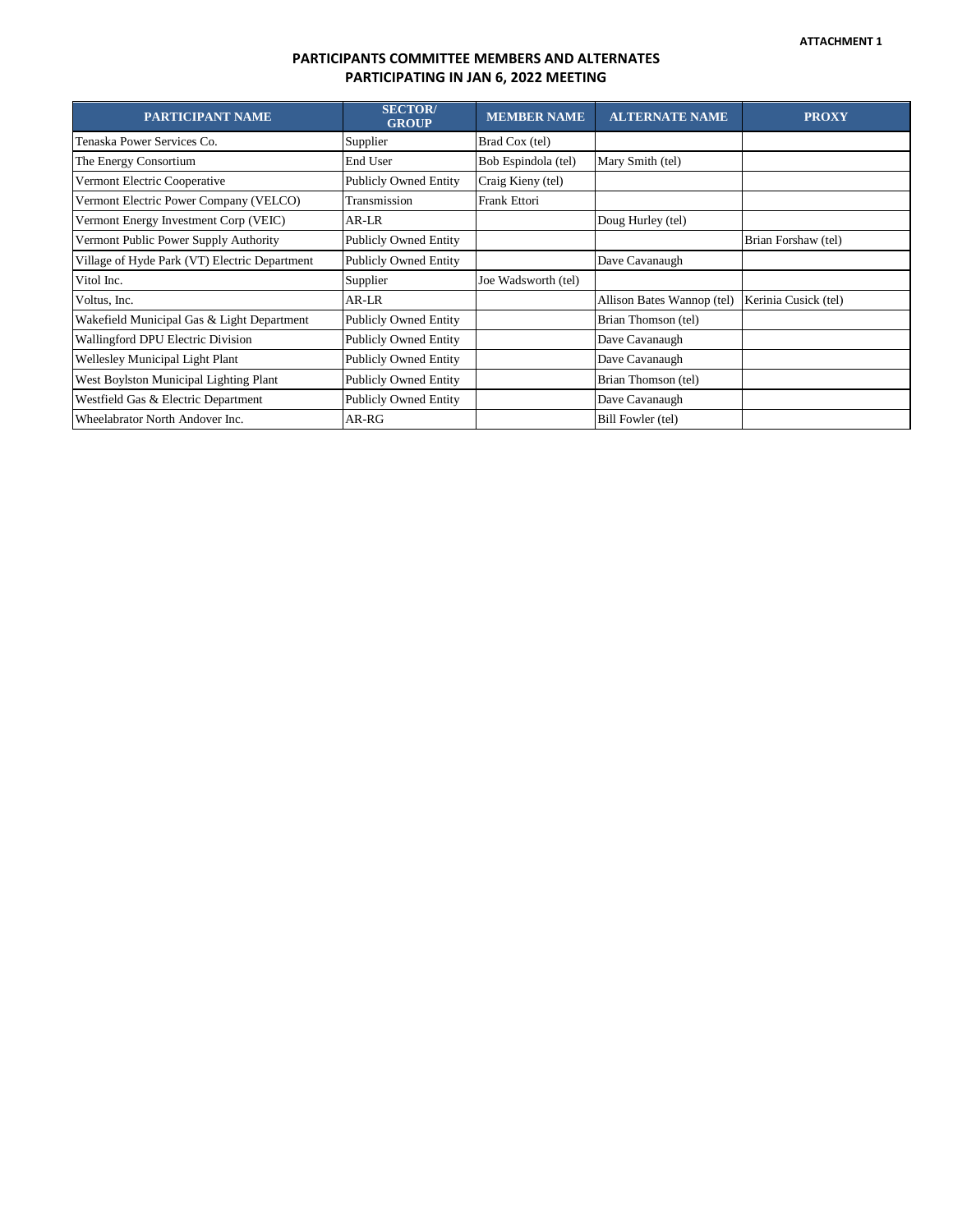#### **JANUARY 6, 2022 PARTICIPANTS COMMITTEE MEETING VOTES TAKEN ON ORDER 2222 COMPLIANCE PROPOSAL**

#### **TOTAL**

| <b>Sector</b>         | <b>RC/TC Recm'd</b><br><b>Changes</b> | <b>MC Recm'd</b><br><b>Changes</b> |
|-----------------------|---------------------------------------|------------------------------------|
| <b>GENERATION</b>     | 16.70                                 | 16.70                              |
| <b>TRANSMISSION</b>   | 16.70                                 | 16.70                              |
| <b>SUPPLIER</b>       | 16.70                                 | 11.69                              |
| ALTERNATIVE RESOURCES | 16.50                                 | 7.22                               |
| PUBLICLY OWNED ENTITY | 16.70                                 | 16.70                              |
| <b>END USER</b>       | 16.70                                 | 2.09                               |
| PROVISIONAL MEMBERS   | 0.00                                  | 0.00                               |
| % IN FAVOR            | 100.00                                | 71.10                              |

#### **GENERATION SECTOR**

| <b>Participant Name</b>          | <b>RC/TC Recm'd</b><br><b>Changes</b> | <b>MC Recm'd</b><br><b>Changes</b> |
|----------------------------------|---------------------------------------|------------------------------------|
| CPV Towantic, LLC                | F                                     | F                                  |
| Dominion Energy Generation Mktg  | F                                     | F                                  |
| FirstLight Power Management, LLC | F                                     | F                                  |
| <b>Generation Group Member</b>   | А                                     | А                                  |
| Nautilus Power, LLC              | F                                     | F                                  |
| NextEra Energy Resources, LLC    | F                                     | F                                  |
|                                  |                                       |                                    |
| IN FAVOR (F)                     | 5                                     | 5                                  |
| OPPOSED (O)                      |                                       | 0                                  |
| <b>TOTAL VOTES</b>               | 5                                     | 5                                  |
| <b>ABSTENTIONS (A)</b>           |                                       |                                    |

#### **ALTERNATIVE RESOURCES SECTOR**

| <b>Participant Name</b>                | <b>RC/TC Recm'd</b><br><b>Changes</b> | <b>MC Recm'd</b><br><b>Changes</b> |
|----------------------------------------|---------------------------------------|------------------------------------|
| <b>Renewable Generation Sub-Sector</b> |                                       |                                    |
| <b>Central Rivers Power</b>            | F                                     | F                                  |
| <b>ENGIE Energy Marketing NA</b>       | F                                     | A                                  |
| Great River Hydro, LLC                 | F                                     | F                                  |
| Jericho Power LLC                      | A                                     | O                                  |
| Wheelabrator/Macquarie                 | F                                     | F                                  |
| Large RG Group Member                  | A                                     | A                                  |
| <b>Distributed Gen. Sub-Sector</b>     |                                       |                                    |
| Borrego Solar Systems Inc.             | F                                     | A                                  |
| CLEAResult Consulting, Inc.            | F                                     | A                                  |
| Sunrun Inc.                            | F                                     | Ω                                  |
| <b>Load Response Sub-Sector</b>        |                                       |                                    |
| Centrica Bus. Solutions Optimize       | F                                     | O                                  |
| Enel X North America, Inc.             | F                                     | O                                  |
| Maple Energy                           | F                                     | O                                  |
| Vermont Energy Investment Corp.        | F                                     | O                                  |
| Voltus, Inc.                           | Α                                     | O                                  |
| Small LR Group Member                  | F                                     | Ω                                  |
|                                        |                                       |                                    |
| IN FAVOR (F)                           | 12                                    | 3                                  |
| <b>OPPOSED</b>                         | $\Omega$                              | 8                                  |
| <b>TOTAL VOTES</b>                     | 12                                    | 11                                 |
| <b>ABSTENTIONS (A)</b>                 | 3                                     | 4                                  |

#### **TRANSMISSION SECTOR**

| <b>Participant Name</b>  | <b>RC/TC Recm'd</b><br><b>Changes</b> | <b>MC Recm'd</b><br><b>Changes</b> |
|--------------------------|---------------------------------------|------------------------------------|
| Avangrid (CMP/UI)        | F                                     | F                                  |
| <b>Eversource Energy</b> | F                                     | F                                  |
| <b>National Grid</b>     | F                                     | F                                  |
| VELCO                    |                                       | F                                  |
|                          |                                       |                                    |
| IN FAVOR (F)             |                                       |                                    |
| <b>OPPOSED</b>           |                                       |                                    |
| <b>TOTAL VOTES</b>       |                                       |                                    |
| <b>ABSTENTIONS (A)</b>   |                                       |                                    |

#### **SUPPLIER SECTOR**

| <b>Participant Name</b>             | <b>RC/TC Recm'd</b><br><b>Changes</b> | <b>MC Recm'd</b><br><b>Changes</b> |
|-------------------------------------|---------------------------------------|------------------------------------|
| <b>BP Energy Company</b>            | F                                     | F                                  |
| Brookfield Renew. Trading & Mktg    | F                                     | А                                  |
| Calpine Energy Services, LP         | F                                     | F                                  |
| Castleton Comm. Merchant Trading    | A                                     | O                                  |
| <b>Clearway Power Marketing LLC</b> | F                                     | А                                  |
| Consolidated Edison Energy Inc.     | F                                     | А                                  |
| Cross-Sound Cable Company           | F                                     | E                                  |
| DC Energy, LLC                      | F                                     | A                                  |
| DTE Energy Trading, Inc.            | F                                     | F                                  |
| Dynegy Marketing and Trade, LLC     | F                                     | F                                  |
| <b>Emera Energy Companies</b>       | F                                     | A                                  |
| <b>Exelon Generation Company</b>    | F                                     | A                                  |
| Galt Power, Inc.                    | F                                     | А                                  |
| H.Q. Energy Services (U.S.) Inc.    | A                                     | O                                  |
| <b>LIPA</b>                         | F                                     | А                                  |
| Maine Power, LLC                    | F                                     | F                                  |
| Mercuria Energy America, Inc.       | F                                     | F                                  |
| NRG Power Marketing, LLC            | F                                     | O                                  |
| Shell Energy North America (US)     | A                                     | A                                  |
| Tenaska Power Services Co.          | F                                     | A                                  |
| Vitol Inc.                          | $\overline{a}$                        | ۵.                                 |
|                                     |                                       |                                    |
| IN FAVOR (F)                        | 17                                    | 7                                  |
| <b>OPPOSED</b>                      | 0                                     | 3                                  |
| <b>TOTAL VOTES</b>                  | 17                                    | 10                                 |
| <b>ABSTENTIONS (A)</b>              | 3                                     | 10                                 |